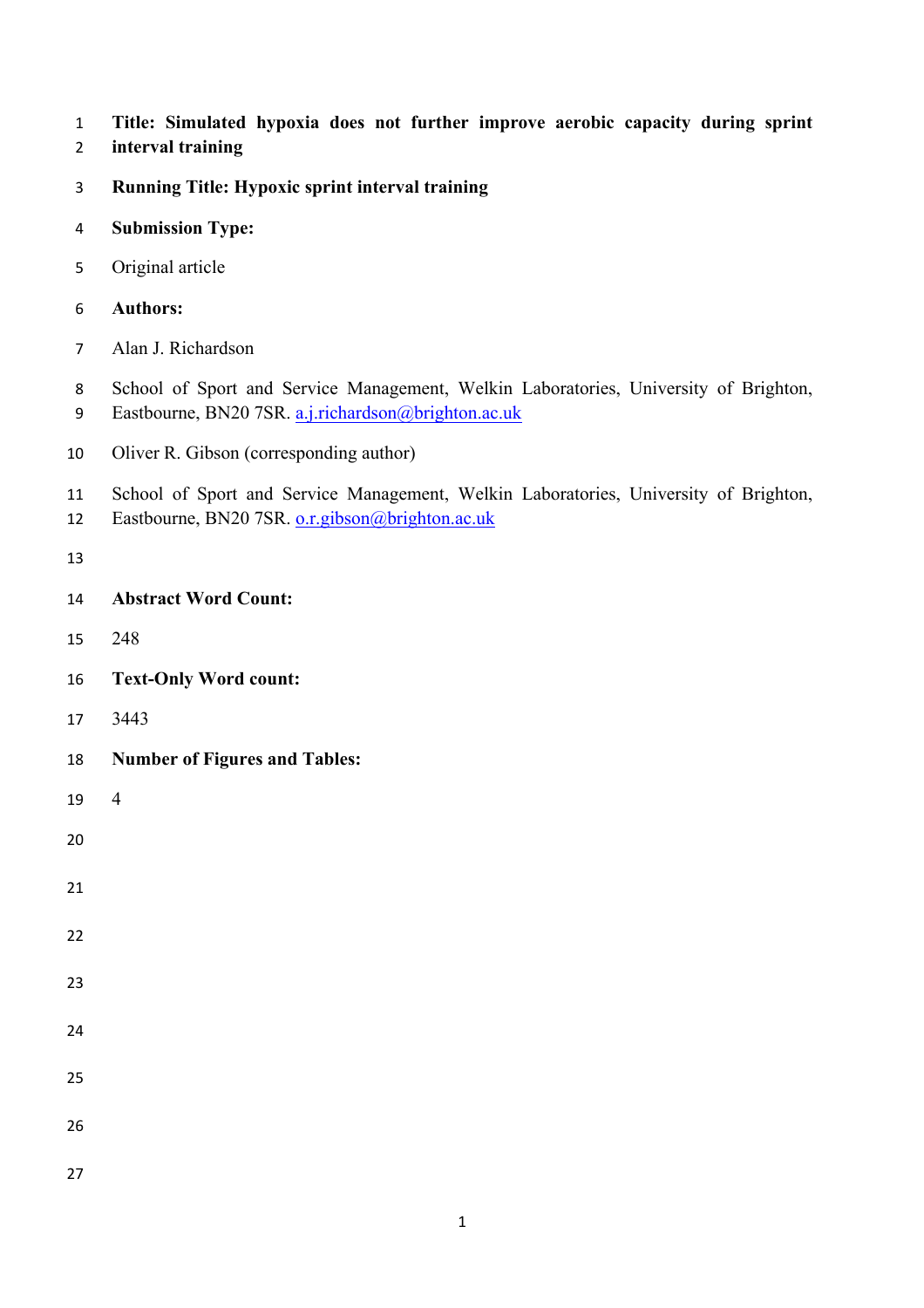#### 1 **Abstract**

2 *Background.* The purpose of this study was to investigate the use of hypoxic sprint interval 3 training (SIT) for the improvement of aerobic capacity.

4 *Method.* 27 subjects (mean  $\pm$  SD), age 21  $\pm$  1 yrs, body mass 72.4  $\pm$  9.7 kg and height 175  $\pm$ 5 7 cm, completed an  $\rm \dot{V}O_{2peak}$  incremental exercise test and a time to exhaustion (TTE) trial 6 (80%  $\rm\acute{V}O_{2peak}$ ) pre and post SIT. Subjects were randomly assigned to one of three groups, 7 control (CONT), normoxic (NORM) and hypoxic (FiO<sub>2</sub>: 0.15) (HYP). The SIT involved 30s 8 sprints interspersed with 4min rest. The number of sprints performed progressed from four to 9 seven sprints over six sessions separated by 1-2 days rest. Two-way mixed design ANOVA 10 was performed to determine changes in baseline measures between conditions.

11 *Results*. VO<sub>2peak</sub> improved ( $p < 0.05$ ) from pre to post SIT in NORM (11.2  $\pm$  10.8 %) and 12 HYP (10.9  $\pm$  6.2 %), but not CONT (0.7  $\pm$  14.3 %). TTE post SIT was significantly improved 13 from pre SIT in NORM and HYP but not CONT (CONT =  $1 \pm 6$ , NORM =  $56 \pm 25$ , HYP = 14  $34 \pm 25\%$ ,  $p < 0.05$ ). Peak and recovery heart rate was significantly lower in NORM than 15 HYP as SIT sessions progressed. SpO<sub>2</sub> (%) was lower in HYP (86.1  $\pm$ 4.3%) compared to 16 NORM (97.1  $\pm$ 0.7%), decreasing within all HYP sessions, and increasing with SIT.

 *Conclusions*. Both hypoxic and normoxic SIT using 30s sprints, progressing in number over 18 2 weeks, caused improvement in  $\rm \dot{VO}_{2peak}$  and TTE compared to a control. Hypoxic SIT did not cause further improvements of this magnitude, indicating that hypoxia based SIT offers no additional benefit for improvement of endurance performance.

## 21 **Keywords:**

22 Altitude, Anaerobic, Cycling, Sprint Training, High Intensity.

23

#### 24 **Introduction**

 Sprint interval training (SIT) is a time-efficient method to improve skeletal muscle oxidative capacity and exercise performance characterised by repeated sprints at supramaximal 27 workloads, interspersed by short recovery bouts  $1,2$ . During repeated sprints oxygen uptake (VO<sub>2</sub>) is elevated during recovery to facilitate replenishment of myoglobin, resynthesis of creatine phosphate (PCr), and to metabolise lactate and remove intracellular inorganic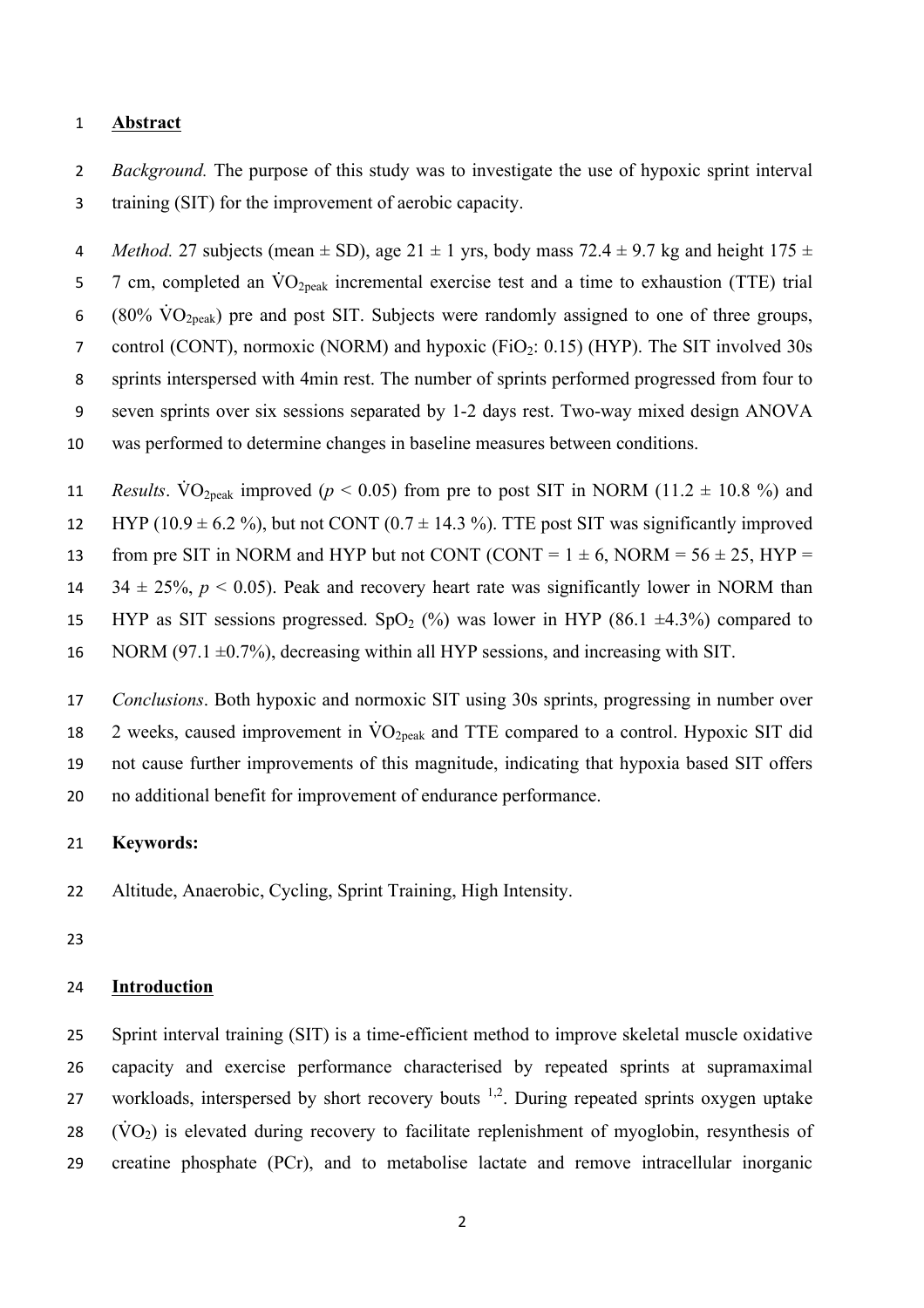1 phosphates. Oxygen  $(O_2)$  availability is directly associated with accumulation of anaerobic 2 metabolites during sprint training  $3$ .

3

4 High intensity training predominantly augments aerobic adaptations, possibly due to the 5 increased requirement of aerobic metabolism during training, with high intensity training 6 resulting in improved  $\rm\dot{VO}_2$  and  $\rm O_2$  transport capacity <sup>4,5</sup>.

7 High intensity intermittent training is a successful method for eliciting improvements in aerobic metabolism pathways and endurance performance <sup>6,7</sup>. McConnell *et al* <sup>8</sup> implemented 9 a time efficient 2 week training study that elicited significant  $VO<sub>2peak</sub>$  improvement using 10 continuous endurance training and intermittent interval training. Literature suggests that 11 improvements in aerobic performance are a result of metabolic changes to the muscle, notably increased skeletal muscle capillarisation, oxidative and glycolytic enzyme activity  $\frac{9}{2}$ , increased glycogen availability  $10,11$ , muscle buffering capacity through mitochondrial density  $14 \frac{12}{15}$ ; and as a result of neural adaptations (motor unit recruitment and synchronisation) <sup>13</sup>. It is 15 widely acknowledged that high maximal oxygen uptake has a strong correlation with 16 endurance performance. It is believed that when short bouts of exercise are repeated, 17 phosphocreatine stores deplete  $14$ ; and since resynthesis is dependent on availability of  $O_2$ , 18 assumptions can be made that a greater  $VO_{2max}$  and  $O_2$  delivery to muscles will aid 19 rephosphorylation  $12$ .

20 Recent literature has identified that SIT in hypoxia can augment adaptation in both six  $2^2$  and 21 four  $15$  week training periods with reduced inspired  $O_2$  during SIT limiting aerobic 22 contribution to recovery accelerating cardiovascular adaptation. Adaptations were observed 23 that six weeks of hypoxic SIT increased phosphofructokinase (PFK) and power output to a 24 greater extent than normoxia, with both groups demonstrating improvements in  $VO_{2max}$ 25 compared to a controls<sup>2</sup>. Four weeks of SIT in hypoxia is known to increase repeated sprint 26 performance with trends towards improve  $O_2$  uptake and attenuation of cerebral 27 deoxygenation  $15$ .

28 SIT over a two week period is known to improve aerobic capacity  $1,16,17$  augmenting 29 mitochondrial  $18$  and vascular  $19$  adaptation, reducing the presence of inflammatory markers  $20^{20}$ , improving insulin sensitivity  $2^{1,22}$  and exercise performance  $1,18,22$  in both diseased and 31 healthy populations  $\frac{7}{1}$ . It is unknown whether the addition of hypoxia to SIT can augment 32 greater adaptation in comparison to normoxia over a two week training period.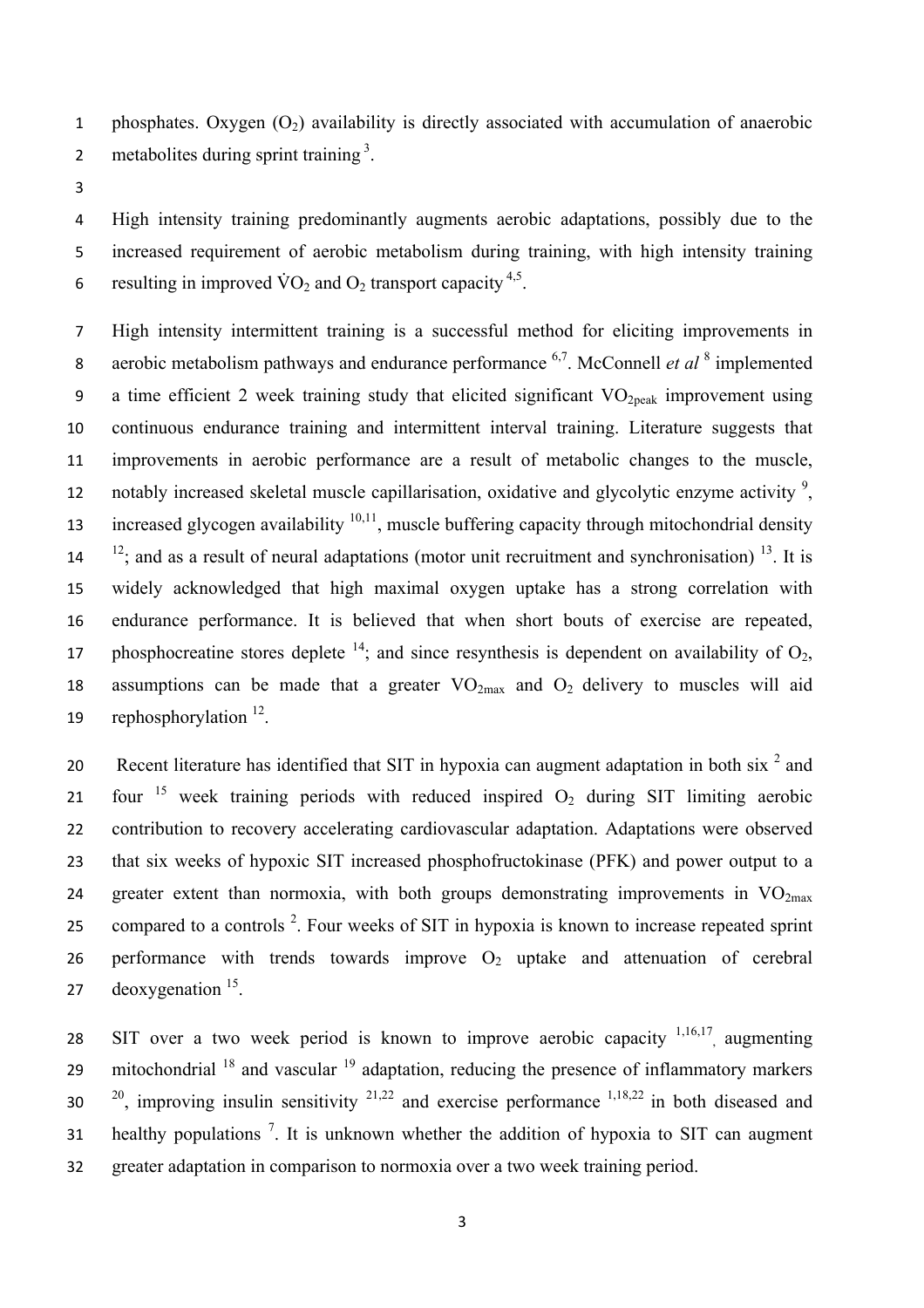Although, not currently investigating individuals with compromised health, this is the first study to consider enhancing SIT through environmental modification during a short training intervention, and could indicate future directions for developing SIT to optimise rapid changes in endurance capacity in clinical, healthy and athletic populations.

 It is hypothesised that SIT in hypoxia will inhibit the aerobic contribution during recovery, consequently inducing additional cardiovascular performance gains, further optimising the efficiency of SIT as a means for improving endurance performance.

#### **Methods**

## **Subjects**

 Twenty-seven healthy individuals (15 males, 12 females) volunteered to take part in this experiment. Subjects were informed of the procedures to be employed in the study and associated risks, which had the approval of the University of Brighton Research Ethics Committee. All subjects provided written, informed consent. The subjects were non-smokers and had not spent time above 2000m in the 2 months prior to the study. Subjects were advised to refrain from alcohol and caffeine for 24 hours prior to testing.

#### **Experimental design**

18 The 27 subjects were randomly assigned and equally split for number  $(n = 9)$  and gender (3) 19 females) to one of the three intervention groups; a normoxic (NORM) (FiO<sub>2</sub>: 0.2093) 20 environment, a moderate hypoxic  $(HYP)$  (FiO<sub>2</sub>: 0.15) environment and a control (CONT) normoxic non training group (Table 1). All testing was carried out in the hypoxic chamber to 22 blind subjects and control temperature  $(19^{\circ}C)$  and humidity  $(40\%)$ .

 Familiarisation of the Wingate anaerobic test (WaNT) and time to exhaustion (TTE) was performed before any experimental testing began. Pre and post intervention blood was taken to measure haematocrit (Hct) and haemoglobin (Hb). Baseline testing included completing a  $\dot{V}O_{2\text{peak}}$  incremental test and a time to exhaustion cycle test (TTE) 48 hours apart and 16 hours prior to the start of the SIT. SIT using the WaNT was spread over a two week period with 24 – 48 hours between each session (see Figure 1). Each training session consisted of between four and seven 30s "all out" efforts on a cycle ergometer interspersed with 4min 30 warm up/recovery (Figure 1). Heart rate (HR), peripheral arterial oxygen saturation  $(SpO<sub>2</sub>)$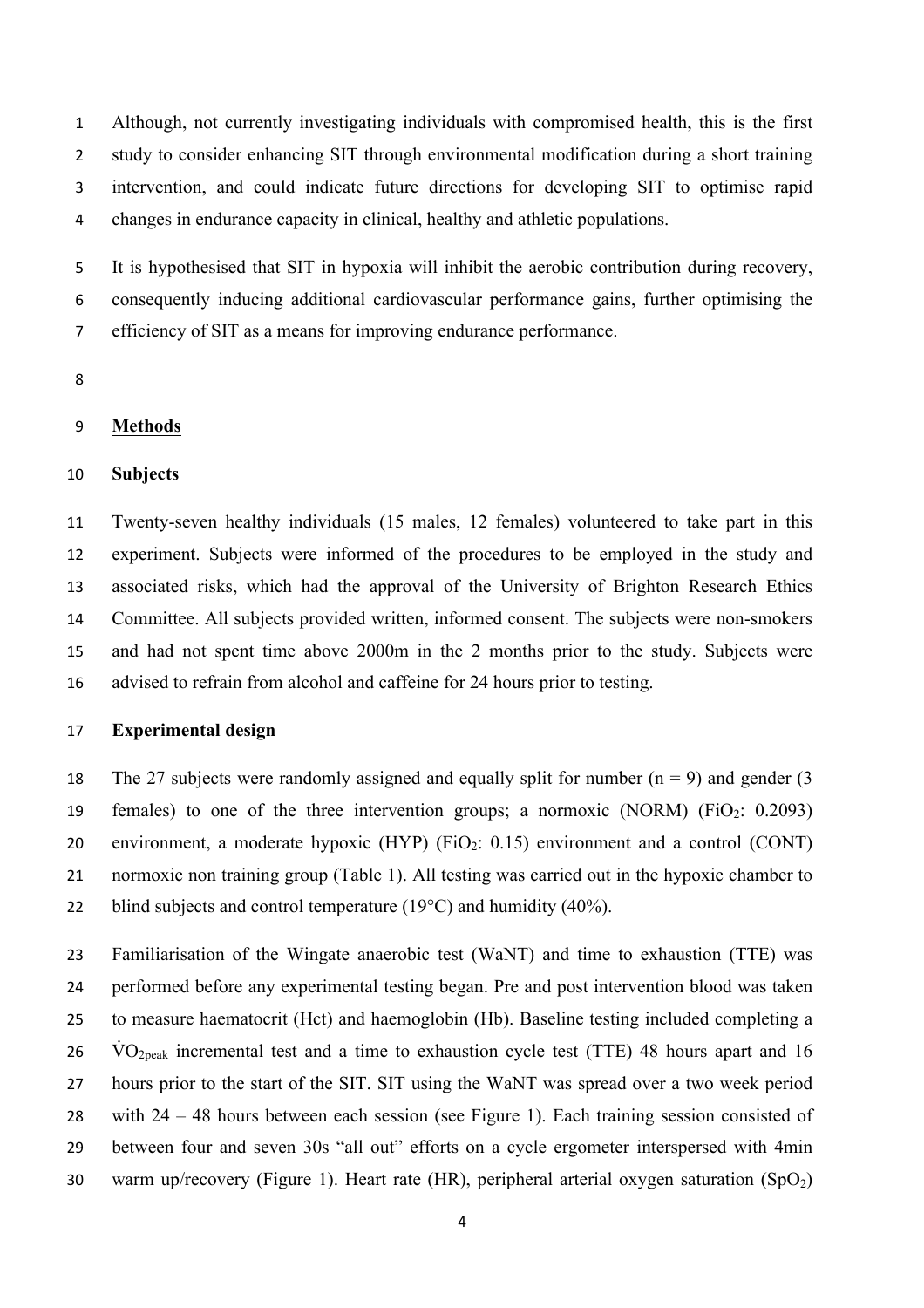and rating of perceived exertion (RPE) were measured immediately after each WaNT and every minute thereafter during recovery. The number of WaNTs increased over the two week 3 period and 48 hours after the final SIT session subjects repeated the  $\rm \dot{VO}_{2peak}$  and TTE (figure 1).

#### **Preliminary and Post SIT Testing**

 Subjects performed an incremental test to volitional exhaustion on a cycle ergometer 7 (Monark, model 864, Sweden) to determine  $\rm \dot{VO}_{2peak}$  using indirect calorimetry. Starting at 100w, the power was increased by 25w per minute. Expired gas was collected in the last 45s 9 of each stage using Douglas bags (Harvard, Cranlea UK). Heart rate (btsmin<sup>-1</sup>) and RPE (Borg Scale 6 -20) were taken at every stage. Exercise continued until volitional exhaustion.

11 HR was monitored by short range telemetry (Polar Electro Oyo, Temple, Finland).  $VO<sub>2peak</sub>$  was determined using Douglas bags (Harvard, Cranlea UK) to collect expired air, which was analysed with a gas analyser (Servomex 144, Servomex Group Ltd, England).

 A TTE was performed 48 hours later whereby subjects cycled on the ergometer (Monark, 15 model 864, Sweden) at a calculated 80% of  $\rm \dot{VO}_{2peak}$ , as used by others (1). The test was 16 terminated at volitional exhaustion when the subjects' cadence fell below revs $min^{-1}$ . Exercise duration was then determined.

18 Pre and post each  $\rm \dot{V}O_{2peak}$  test blood was collected using a finger prick pen (Accucheck Softclix Pro, Roche, England) after the finger had been cleaned using an alcohol wipe. Using 20 heparinised capillary tubes (Hawksley  $\&$  Sons Ltd, England) and clay at each end, the blood was spun in a centrifuge (Hematospin 1300, Hawksley & Sons Ltd, England) at 1000rpm for 1.5min to calculate the haematocrit. To measure haemoglobin, blood was placed on a Hemocue slide (B-Hemoglobin Photometer, Hemocue, Sweden) and using the Hemocue, haemoglobin device (B-Hemoglobin Microvettes, Hemocue, Sweden).

## **Sprint Interval Training**

 Subjects gave a 30s "all out" effort on a cycle ergometer (Monark, model 864, Sweden) 27 against a resistance of  $0.075 \text{kg/kg}^{-1}$  body mass, from a rolling start of 70revs: min<sup>-1</sup>. The subjects were verbally encouraged throughout. The WaNT's were interspersed with a 4min warm up/active recovery period of cycling at 60W. Power measures were recorded using Monark Anaerobic Test software (Monark, Sweden) continuously throughout the sprints.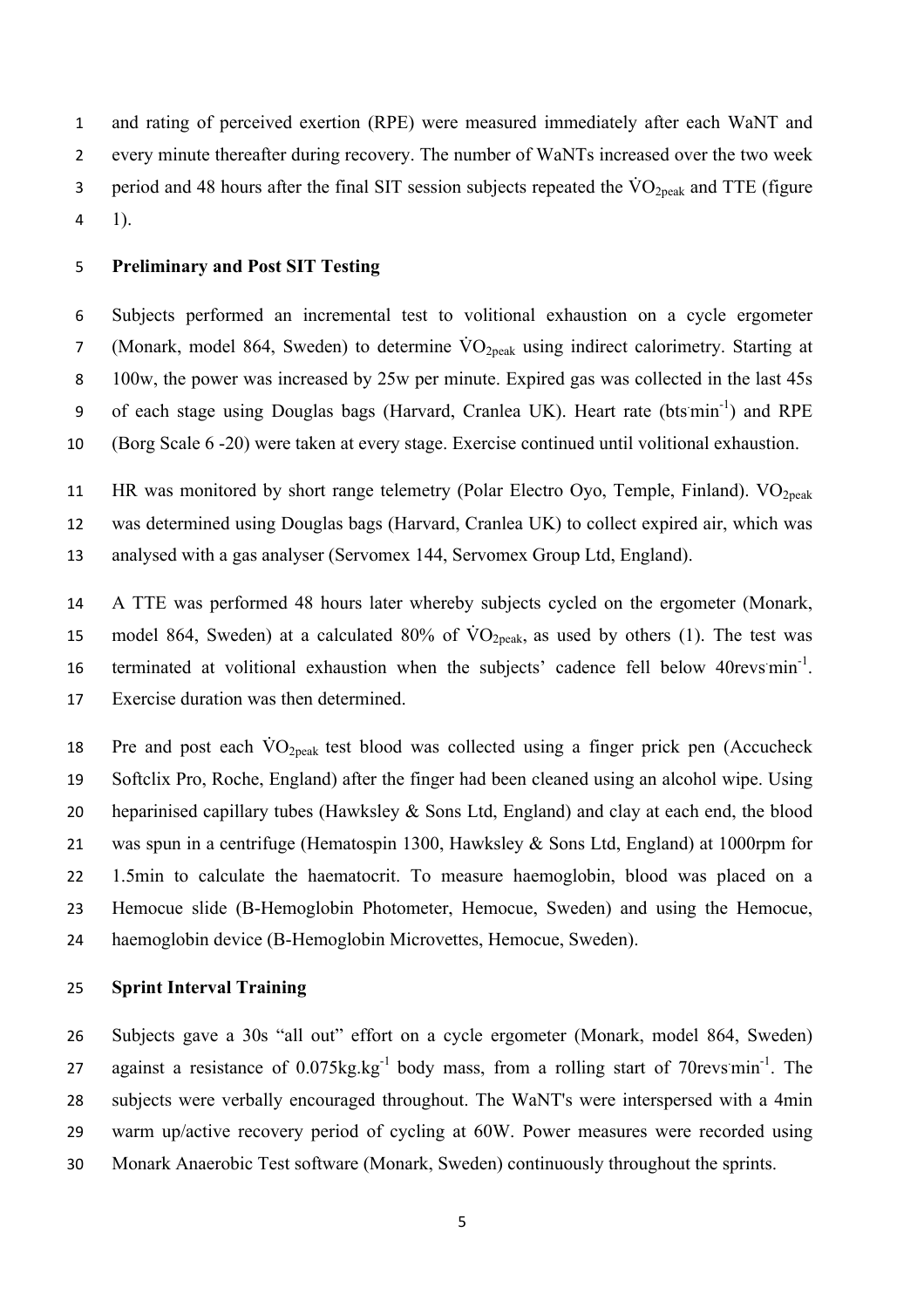The normobaric hypoxic environment was achieved using a purposed built nitrogen-enriched 2 chamber (Altitude Centre, London). Peripheral arterial oxygen saturation  $(SpO<sub>2</sub>)$  and heart rate was monitored using a finger pulse oximeter (Nonin 2500, Nonin Medical Inc., USA) every minute during recovery.

#### 5 **Statistical analysis**

 Data were tested for normality, skewness and kurtosis. Data were normally distributed unless otherwise stated. A Two Way Mixed Design ANOVA was performed separately on each of 8 the independent variables; VO<sub>2peak</sub>, TTE, Hb and Hct, to calculate whether there was a significant change between the three conditions. When significant, post hoc analysis was performed using the Bonferroni corrected t-test and Tukey's HSD. All data were reported as Mean ± Standard Deviation. All statistical tests followed a significance level of *p<0.05.* The statistical package used was SPSS (SPSS Inc. Chicago, USA, version 20.0).

## 13 **Results**

#### 14 **Exercise Performance**

15  $\text{VO}_{2\text{peak}}$  (L.min<sup>-1</sup>) increased from pre to post test ( $f = 13.659$ ,  $p = 0.001$ ) overall, and different

16 for the pre-post\*group interaction  $(f = 3.684, p = 0.040)$ . Post hoc analysis observed increases for HYP ( $p = 0.003$ ; +10.9%; 3.13  $\pm$  0.95 to 3.49  $\pm$  1.14 L.min<sup>-1</sup>) and NORM ( $p = 0.004$ ;

18 +11.2%; 2.91  $\pm$  0.42 to 3.26  $\pm$  0.71 L.min<sup>-1</sup>), but not CONT ( $p = 0.935$ ; +0.7%; 3.02  $\pm$  0.93 to

19  $3.01 \pm 0.94$  L.min<sup>-1</sup>) (Figure 2).

20 TTE (min) increased from pre to post test  $(f = 39.109, p < 0.001)$  overall, and was different 21 for the pre-post\*group interaction  $(f = 10.310, p = 0.001)$ . Post hoc analysis observed 22 increases as occurring pre-post HYP ( $p < 0.001$ ; +34.8%;  $8.0 \pm 3.1$  to  $10.5 \pm 4.2$  min) and 23 NORM ( $p < 0.001$ ; +56.3% 6.56 ± 2.1 to 10.0 ± 3.0 min) but not CONT ( $p = 0.962$ ; 1.6%; 24  $9.0 \pm 3.6$  to  $9.0 \pm 3.2$  min) (Figure 3).

25 The mean PPO (W.kg<sup>-1</sup>) of the first four sprints was different from pre to post test ( $f =$ 26 15.948,  $p = 0.001$ ) overall, but not for the pre-post\*group interaction ( $f = 3.552$ ,  $p = 0.001$ ). 27 Post hoc analysis observed increases from pre-post in NORM ( $p = 0.001$ ; +16.2%;  $8.4 \pm 2.2$ ) 28 to  $9.4 \pm 1.9$  W.kg<sup>-1</sup>) but not HYP ( $p = 0.155$ ; +5.1%;  $8.9 \pm 1.7$  to  $9.2 \pm 1.7$  W.kg<sup>-1</sup>) see Figure 29 5.

#### 30 **Blood markers**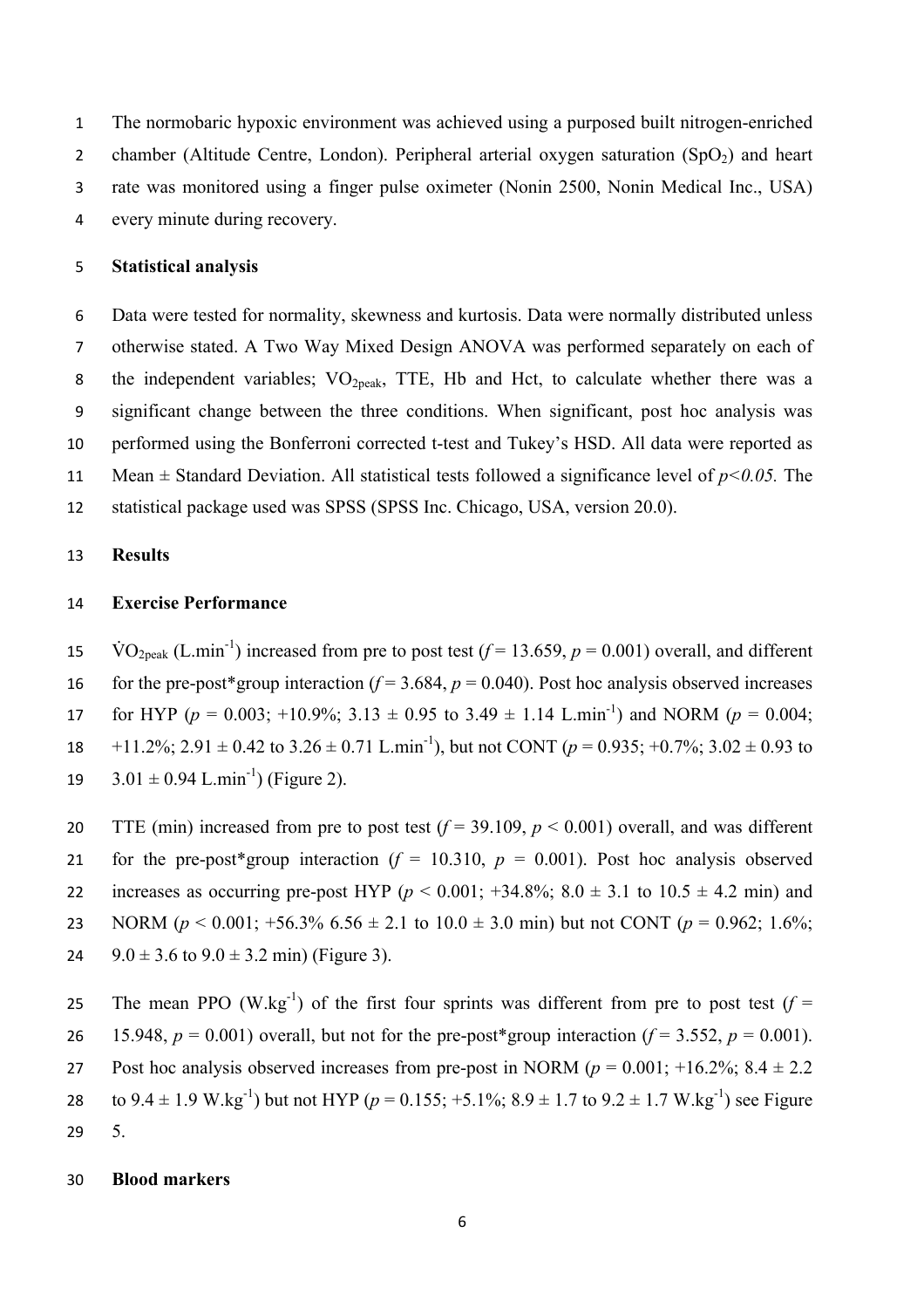- 1 Hb (g.dL<sup>-1</sup>) was not different from pre to post test ( $f = 2.247$ ,  $p = 0.147$ ) overall, or for the
- 2 ore-post\*group interaction  $(f = 3.044, p = 0.066)$  for HYP  $(14.9 \pm 1.7 \text{ to } 15.4 \pm 1.6 \text{ g.dL}^{-1})$ .
- 3 NORM (14.6  $\pm$  1.4 to 14.7  $\pm$  1.2 g.dL<sup>-1</sup>), and CONT 14.7  $\pm$  1.3 to 14.5  $\pm$  1.4 g.dL<sup>-1</sup>).
- 4 Hct (%) was not different from pre to post test  $(f = 0.803, p = 0.379)$  overall, or for the pre-
- 5 post\*group interaction ( $f = 0.102$ ,  $p = 0.903$ ) for HYP ( $45.4 \pm 3.5$  to  $45.9 \pm 3.8$ %), NORM
- 6 (44.2  $\pm$  2.4 to 44.3  $\pm$  3.3 %), and CONT 43.5  $\pm$  3.2 to 43.7  $\pm$  2.9 %).

#### 7 **Physiological markers**

- 8 Peak HR (b.min<sup>-1</sup>) was different overall between HYP (175.5  $\pm$  2.7 b.min<sup>-1</sup>) compared to 9 NORM (172.2  $\pm$  3.1 b.min<sup>-1</sup>) ( $f = 31.523$ ;  $p = 0.000$ ), significant differences were also 10 observed between SIT sessions  $(f = 5.461; p = 0.000)$  and for the group\*SIT interaction  $(f = 1.461; p = 0.000)$ 11 2.918;  $p = 0.021$ ). Post-hoc analysis observed HYP to be significantly higher than NORM 12 during SIT 1 ( $p = 0.039$ ; HYP 176.2  $\pm$  4.4, NORM 172.6  $\pm$  1.4 b.min<sup>-1</sup>), SIT3 ( $p = 0.049$ ; 13 HYP 176.8  $\pm$  2.7, NORM 173.4  $\pm$  2.0 b.min<sup>-1</sup>), SIT4 ( $p = 0.000$ ; HYP 174.9  $\pm$  2.5, NORM 14 169.3 ± 2.0 b.min<sup>-1</sup>), and SIT5 ( $p = 0.000$ ; HYP 176.3 ± 2.4, NORM 170.1 ± 1.1 b.min<sup>-1</sup>), but not SIT2 ( $p = 0.336$ ; HYP 172.8  $\pm$  1.8, NORM 171.3  $\pm$  2.3 b.min<sup>-1</sup>) or SIT6 ( $p = 0.867$ ; HYP 16  $176.0 \pm 1.6$ , NORM  $175.8 \pm 1.1$  b.min<sup>-1</sup>). No differences were observed between SIT 17 sessions within each group.
- 18 Recovery HR (b.min<sup>-1</sup>) was significantly different overall between groups, HYP (140.7  $\pm$  5.0 19 b.min<sup>-1</sup>) compared to NORM (135.6  $\pm$  4.9 b.min<sup>-1</sup>) ( $f = 21.568$ ;  $p = 0.000$ ), significant 20 differences were also observed between SIT sessions  $(f = 2.890; p = 0.022)$  but not the 21 group\*SIT interaction  $(f = 2.918; p = 0.052)$ . Post-hoc analysis observed HYP to be 22 significantly higher than NORM during SIT 1 ( $p = 0.001$ ; HYP 146.7  $\pm$  4.6 NORM 135.5  $\pm$ 23 4.8 b.min<sup>-1</sup>), SIT4 ( $p = 0.031$ ; HYP 139.0  $\pm$  3.8, NORM 133.3  $\pm$  4.4 b.min<sup>-1</sup>), SIT5 ( $p =$ 24 0.003; HYP 140.3  $\pm$  3.5, NORM 132.4  $\pm$  6.0 b.min<sup>-1</sup>) and SIT6 ( $p = 0.025$ ; HYP 142.5  $\pm$  4.0, NORM 137.1  $\pm$  3.0 b.min<sup>-1</sup>), but not SIT2 ( $p = 0.496$ ; HYP 137.1  $\pm$  6.0, NORM 135.1  $\pm$  4.6 26 b.min<sup>-1</sup>) or SIT3 ( $p = 0.621$ ; HYP 139.5  $\pm$  5.2, NORM 140.9  $\pm$  2.7 b.min<sup>-1</sup>). The only 27 difference between SIT sessions within each group was SIT1 as different to SIT2 ( $p = 0.028$ ) 28 within HYP.
- 29 SpO<sub>2</sub> (%) was significantly different overall between groups, HYP (86.1  $\pm$  4.3 %) compared 30 to NORM (97.1  $\pm$  0.7 %) ( $f = 2677.786$ ;  $p = 0.001$ ), significant differences were also 31 observed between SIT sessions  $(f = 4.710; p = 0.001)$  and for the group\*SIT interaction  $(f = 1.710; p = 0.001)$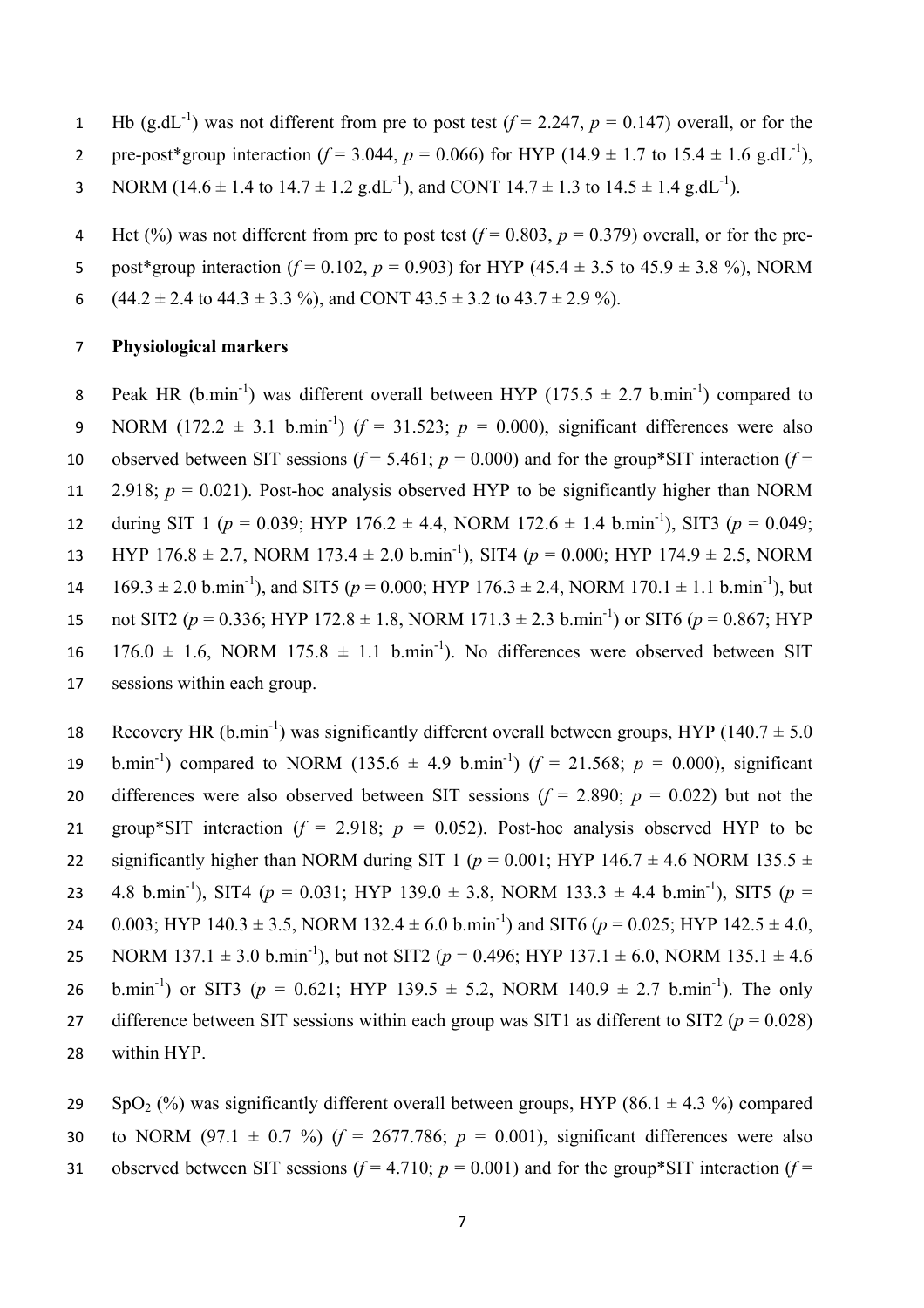1 4.423;  $p = 0.001$ ). Post-hoc analysis observed HYP to be significantly lower than NORM in 2 all SIT sessions (*p* = 0.001). No difference existed between any SIT sessions in NORM. 3 Significant differences were observed within sessions with 1.1 (88.2  $\pm$  3.0 %) greater than 1.3 4 (82.9  $\pm$  4.6 %; *p* = 0.009) and 1.4 (81.1  $\pm$  5.0; *p* = 0.001), 2.1 (88.4  $\pm$  3.4 %) from 2.4 (82.0  $\pm$ 5 4.8 %;  $p = 0.001$  %) and 2.5 (81.7 ± 4.5;  $p = 0.001$ ), 3.1 (88.9 ± 3.8 %) from 3.5 (83.3 ± 3.9 6 %;  $p = 0.004$ , 4.1 (89.4 ± 2.7) from 4.5 (83.2 ± 4.0 %;  $p = 0.001$  %) and 4.6 (82.7 ± 3.7 %; *p* 7 = 0.001), 5.1 (90.6  $\pm$  2.6) from 5.6 (84.1  $\pm$  3.5 %; *p* = 0.001 %) and 6.1 (91.6  $\pm$  1.7 %) from 8 6.5 (86.1 ± 2.6 %; *p* = 0.006), 6.6 (85.2 ± 3.2 %; *p* = 0.001) and 6.7(84.2 ± 3.1 %; *p* = 0.001). 9 No difference was observed between the first sprint of any session  $(p = 1.000)$  although a 10 trend existed whereby  $SpO<sub>2</sub>$  increased daily (Figure 4).

#### 11 **Discussion**

 The main purpose of this study was to examine the influence on 2 weeks of SIT in normoxia and hypoxia on endurance capacity. To this end, the training protocol was designed to 14 enhance aerobic performance measures  $1,23$  with the inclusion of a hypoxic condition, designed to stress the aerobic metabolic contribution to SIT.

16 There were no significant changes in TTE or  $\rm \dot{V}O_{2\text{peak}}$  pre and post intervention for the control 17 group.  $\rm \dot{VO}_{2neak}$  and TTE increased in HYP and NORM after SIT however no difference was observed between HYP and NORM. These data contradict our hypothesis that additional physiological strain of hypoxia during SIT, increases aerobic contribution during recovery, consequently inducing additional cardiovascular performance gains. Six sessions of SIT may not have provided enough additional training stimuli for our HYP group to benefit from the additional physiological strain, and a longer training period may have yielded statistically 23 significant differences between NORM and HYP  $^{2,15}$ .

24 Longer duration studies <sup>24</sup> have also shown a significant increase in  $\rm{VO}_{2neak}$  from 51.06 to 25 54.5 ml kg<sup>-1.</sup>min<sup>-1</sup> over 7 weeks of SIT ( $p$ <0.05). Burgomaster et al <sup>25</sup> demonstrated that 26 VO<sub>2peak</sub> improved following 6week of SIT. Studies that implemented SIT for 2 weeks <sup>15,18</sup> 27 found significant improvement in time trial performance in agreement with our data. 28 Burgomaster et al  $<sup>1</sup>$  also found 2 weeks SIT to improve TTE. In the present study TTE did not</sup> 29 improve to the extent of that seen by Burgomaster's group<sup>1</sup>. Improvement in TTE ranged  $\sim$  61 to 169%  $\frac{1}{3}$ , where as the current study reports smaller improvement range for NORM 31  $(20 - 104\%)$  and HYP  $(3 - 62\%)$ . Differences may be a consequence of the poorer training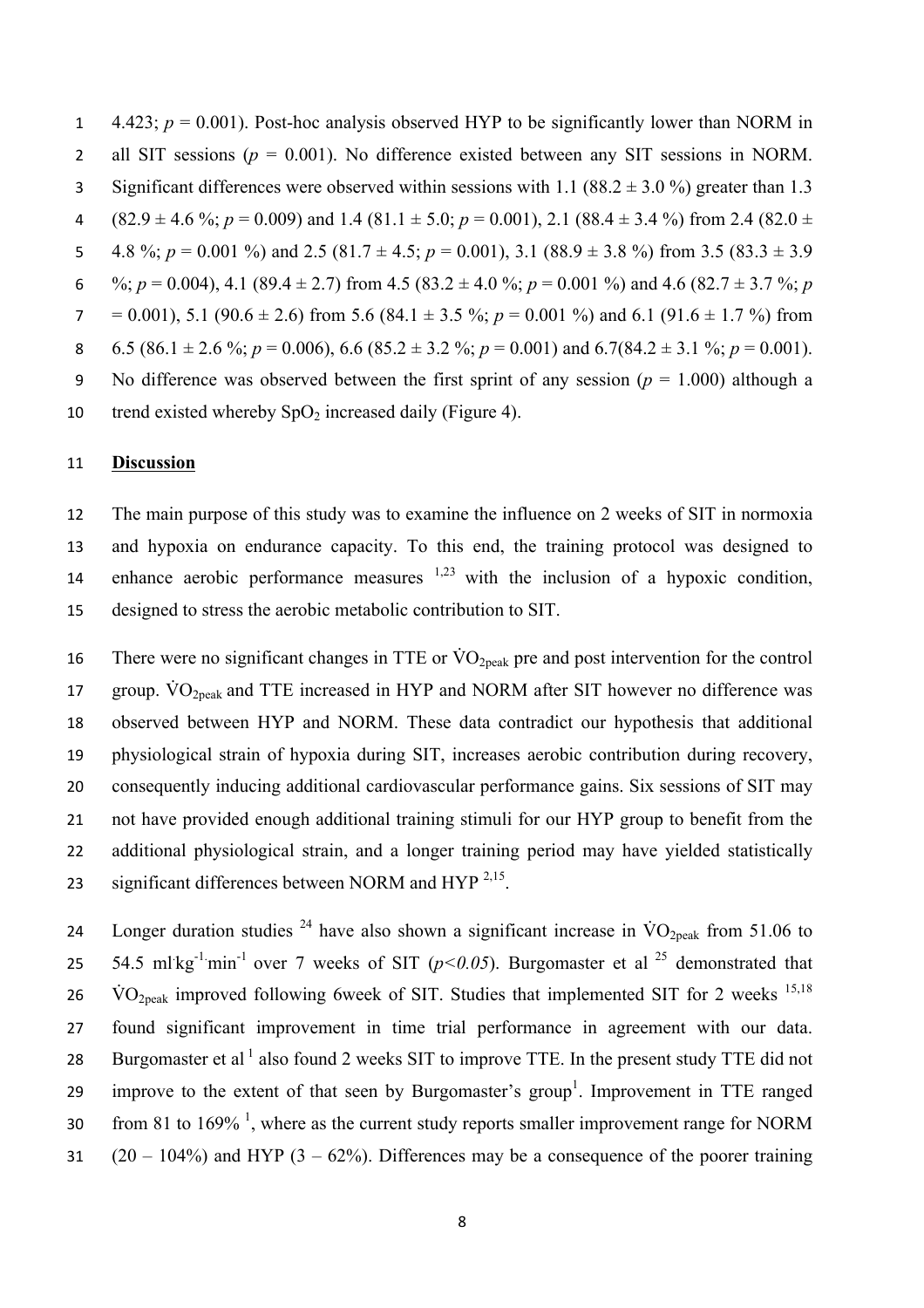status of those in the current study, finding the considerable training intensity too severe in latter sprints.

Burgomaster et al  $<sup>1</sup>$  implied that the training-induced increases in mitochondrial potential,</sup> 4 which was measured by citrate synthase activity. Macdougall et al  $^{24}$  also found significant improvement in aerobic performance measures with SIT, attributing this to improvements in oxidative and glycolytic enzyme activity. The precise mechanisms behind endurance performance are complex and results from other studies suggest that SIT can stimulate a 8 range of adaptations that facilitate performance: Increases of resting glycogen<sup>4</sup>, changes in enzymatic activity  $24,27,28$ , sarcoplasmic reticulum function and COX activity <sup>17</sup>. As expected, blood parameters were not altered by the hypoxic stimulus, as such short durations and a 11 relatively low altitude dosage was not likely to induce erythropoiesis, although 12 erythropoietin increase would be possible it was not measured .

13 Oxygen availability has a significant influence on the rate of  $\rm \dot{V}O_{2}$  at the onset of high intensity exercise  $^{23}$ , and specifically to this study, hypoxic conditions result in the slowing of  $\text{VO}_2$  kinetics. This increases the magnitude of the  $\text{O}_2$  deficit incurred during each sprint and places more demand on anaerobic sources to maintain ATP production. This increased rate of fatigue under hypoxic conditions may be the result of inorganic phosphate (Pi) accumulation 18 during each sprint and the reduced rate of removal during recovery  $^{(4)}$ . Having not tested VO<sub>2</sub> throughout the SIT, the metabolic differences between HYP and NORM are difficult to decipher, however HR would give an indication of physiological effort during SIT. Mean HR was significantly greater in HYP than NORM, demonstrating greater autonomic requirement to recover from a hypoxic sprint. After each 4min recovery HR during HYP progressively 23 increased over each SIT, recovery was not achieved and  $O<sub>2</sub>$  deficit accumulated, this provides insight into the mechanism for differences in PPO between HYP and NORM during SIT 25 session 6, where insufficient recovery was made in  $HYP<sup>34</sup>$  and therefore PPO was maintained, not improved.

 SpO<sub>2</sub> reduced in HYP, meaning a reduction in O<sub>2</sub> availability at the cellular level for the recovery processes as further evidenced by a greater HR during recovery. The trend of this response demonstrates an acute acclimatisation to the hypoxic training over the six sessions, 30 whereby  $SpO<sub>2</sub>$  was significantly greater at respective time points in the latter sessions. This may be well documented in longer simulated acclimatisation training. Yet this response may be of use to those considering short term, high intensity hypoxic training for improvement in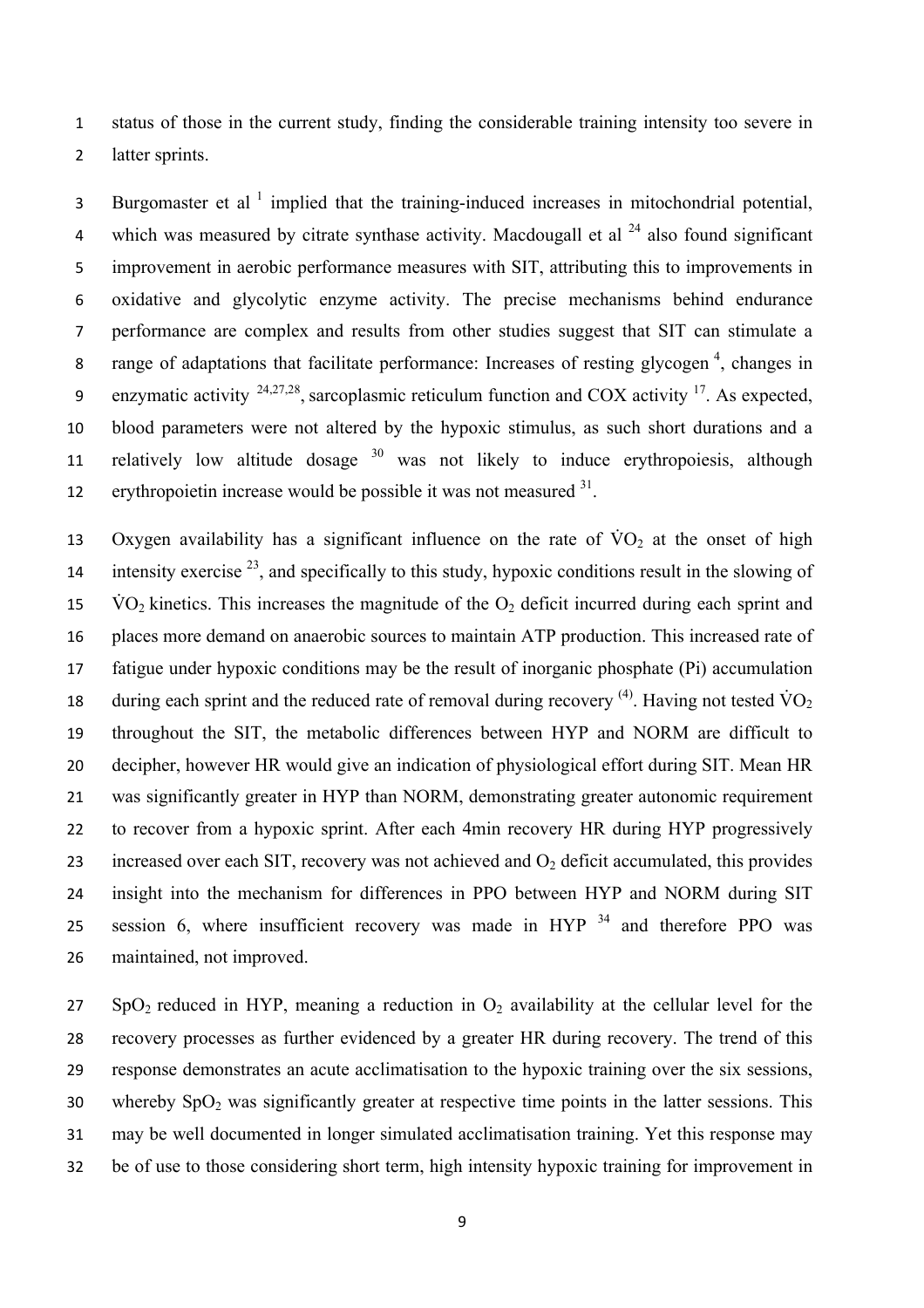altitude tolerance. This high intensity, simulated altitude acclimatisation training warrants further research.

 The explanation for non-significant results for the HYP group could be attributed to the strength of hypoxia. HR and RPE were high throughout the 2 weeks and recovery periods were not sufficient in comparison to NORM, potentially resulting in a reduced anaerobic power and training load across the sprints. While it is possible that the hypoxic stimulus was too severe, it could also be suggested that the recovery phases were too short. Yet altitude 8 training classically uses moderate hypoxia, approximately  $\sim$ 2,500m<sup>35</sup> (FiO<sub>2</sub>: 0.15) allowing for a sufficient training intensity. It is not thought that the normobaric nature of the exposure 10 is different to hypobaric hypoxia due to the short durations of exposure . Future research may wish to consider such hypoxic SIT at higher inspired oxygen fractions to allow greater aerobic recovery for consecutive sprints.

13 Morton & Cable studied the use of moderate to high intensity 30min cycle training in 14 normobaric hypoxia (2750m) over 4weeks.  $\rm \dot{V}O_{2neak}$ , OBLA, mean power and peak power increased with both normoxic and hypoxic training, yet no differences were seen between normoxic and hypoxic training conditions. These findings are similar to that of the current study whereby improvements in endurance were seen, yet hypoxia offered no additional 18 benefit than to that of high intensity normoxic training. Roels et al used intermittent 19 hypoxic (FiO<sub>2</sub>: 0.14) training and found a similar cardiovascular improvement with no 20 additional benefit of hypoxic training. Additionally, Roels et al conclude that this use of training has greater implications for short term acclimatisation to altitude for altitude 22 performance, as supported by the  $SpO<sub>2</sub>$  data presented within this study.

 The recognition of high intensity exercise is growing, not only for performance training but for weight management and various diseased populations. The intensity of this training 25 presents some significant feasibility and safety implications for these populations  $\frac{7}{2}$ . Hypoxic SIT only exacerbates the difficulty of this training modality and therefore should not be considered by most.

 The use of hypoxia or altitude as a training stimulus can be difficult to evaluate due to the individual responses to a hypoxic or altitude environment. As a result, the current study is limited by the relatively small number of recreationally active participants. Further, measurement of power outputs for training loads throughout the SIT sessions would have been a useful tool for evaluating training intensities managed for each environment. For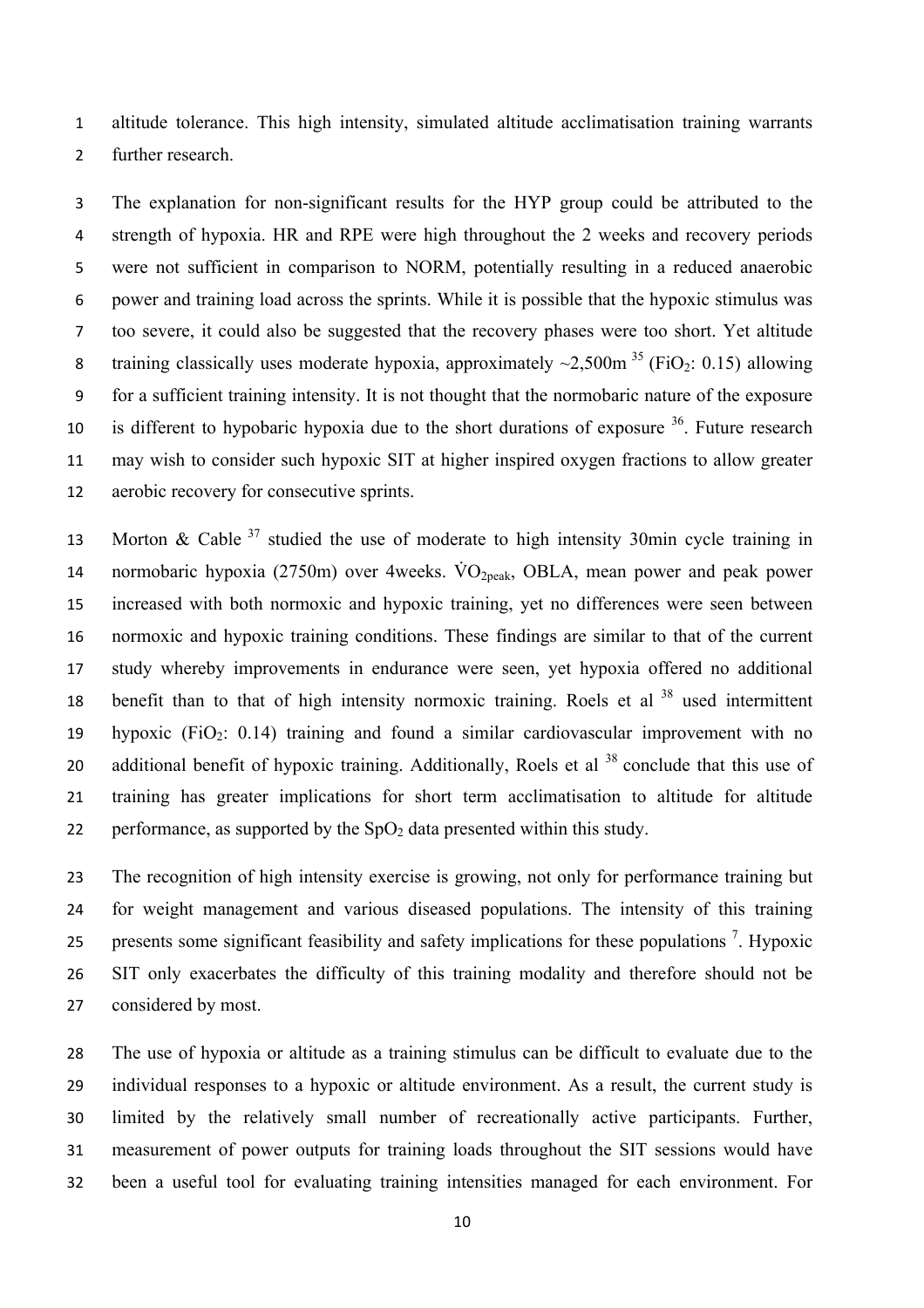greater interpretation of mechanisms future work may investigate cellular or inflammatory responses to hypoxic SIT. Future research evaluating sprint or recovery durations for hypoxic SIT may well discover beneficial training methods.

#### *Conclusion*

 Both normoxic and hypoxic sprint interval training (SIT) using 30s sprints interspersed with 6 4min rest progressing in number over 2 weeks, caused improvement in TTE and  $VO<sub>2</sub>peak$ . This study indicates that hypoxia based SIT offers no additional benefit for improvement of endurance performance.

## **References**

 1. Burgomaster K a, Hughes SC, Heigenhauser GJF, Bradwell SN, Gibala MJ. Six sessions of sprint interval training increases muscle oxidative potential and cycle endurance capacity in humans. *J Appl Physiol*. 2005;98(6):1985–90.

 2. Puype J, VAN Proeyen K, Raymackers J-M, Deldicque L, Hespel P. Sprint interval training in hypoxia stimulates glycolytic enzyme activity. *Med Sci Sports Exerc*. 2013;45(11):2166–74.

# 3. Balsom PD, Ekblom B, Sjödin B. Enhanced oxygen availability during high intensity intermittent exercise decreases anaerobic metabolite concentrations in blood. *Acta Physiol Scand*. 1994;150(4):455–6..

 4. Harmer AR, McKenna MJ, Sutton JR, et al. Skeletal muscle metabolic and ionic adaptations during intense exercise following sprint training in humans. *J Appl Physiol*. 2000;89:1793–1803.

 5. Tabata I, Nishimura K, Kouzaki M, et al. Effects of moderate-intensity endurance and high-intensity intermittent training on anaerobic capacity and VO2max. *Med Sci Sports Exerc*. 1996;28:1327–1330.

 6. Gibala MJ, McGee SL. Metabolic adaptations to short-term high-intensity interval training: a little pain for a lot of gain? *Exerc Sport Sci Rev*. 2008;36:58–63.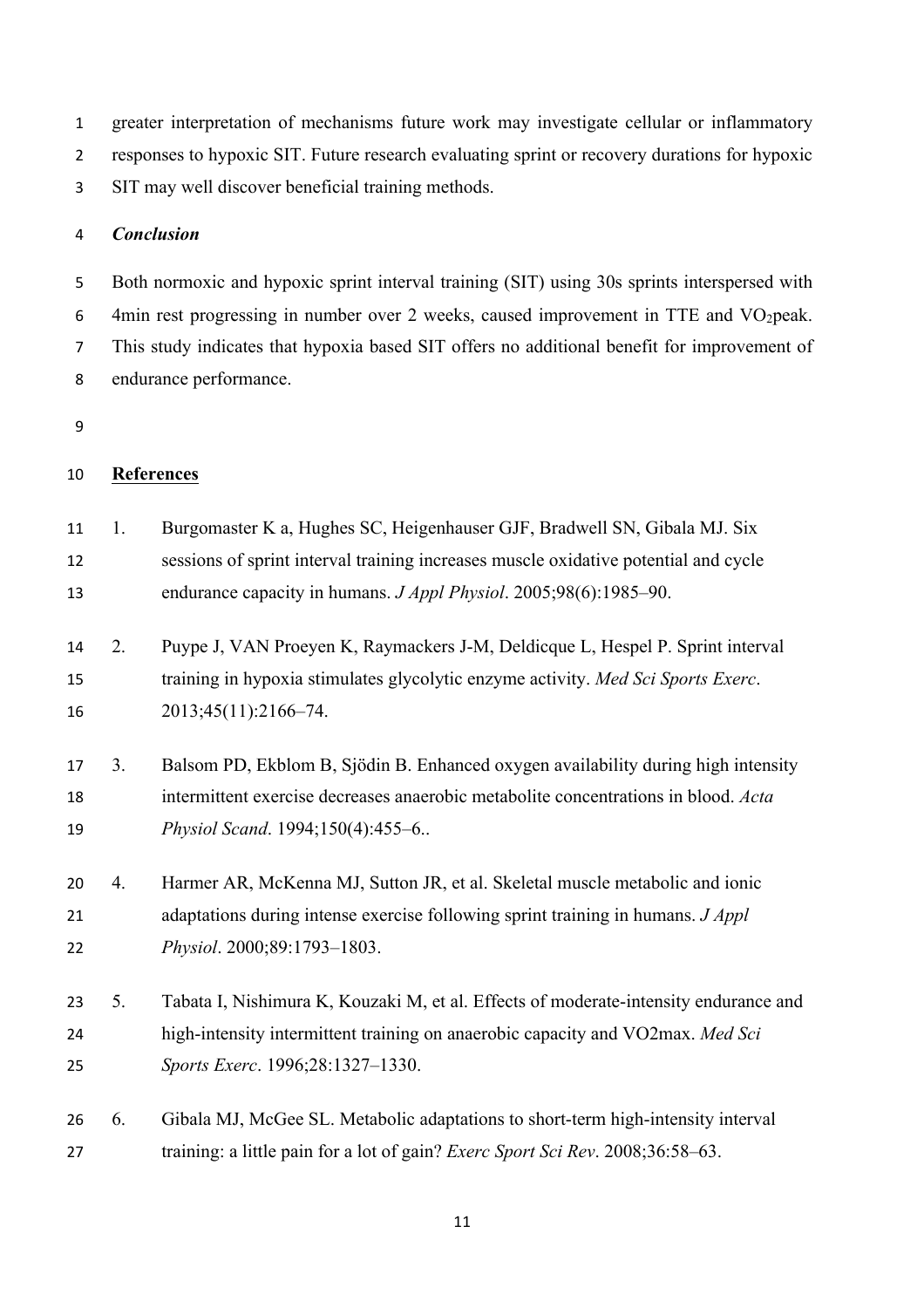| $\mathbf{1}$<br>$\overline{2}$<br>3 | 7.  | Gibala MJ, Little JP, MacDonald MJ, Hawley JA. Physiological adaptations to low-<br>volume, high-intensity interval training in health and disease. J Physiol.<br>2012;590(5):1077-1084.                                  |
|-------------------------------------|-----|---------------------------------------------------------------------------------------------------------------------------------------------------------------------------------------------------------------------------|
| 4                                   | 8.  | McConell GK, Lee-Young RS, Chen Z-P, et al. Short-term exercise training in humans                                                                                                                                        |
| 5<br>6                              |     | reduces AMPK signalling during prolonged exercise independent of muscle glycogen.<br>J Physiol. 2005;568(Pt 2):665-76.                                                                                                    |
| $\overline{7}$                      | 9.  | Nevill ME, Boobis LH, Brooks S, Williams C. Effect of training on muscle                                                                                                                                                  |
| 8                                   |     | metabolism during treadmill sprinting. J Appl Physiol. 1989;67(6):2376-82.                                                                                                                                                |
| 9<br>10<br>11                       | 10. | Green HJ, Helyar R, Ball-Burnett M, Kowalchuk N, Symon S, Farrance B. Metabolic<br>adaptations to training precede changes in muscle mitochondrial capacity. J Appl<br>Physiol. 1992;72(2):484-91.                        |
| 12<br>13                            | 11. | Green HJ, Ball-Burnett M, Symon S, Grant S, Jamieson G. Short-term training, muscle<br>glycogen, and cycle endurance. Can J Appl Physiol. 1995;20(3):315-24.                                                              |
| 14<br>15<br>16                      | 12. | Aziz AR, Chia M, Teh KC. The relationship between maximal oxygen uptake and<br>repeated sprint performance indices in field hockey and soccer players. J Sports Med<br>Phys Fitness. 2000;40(3):195-200.                  |
| 17<br>18<br>19                      | 13. | Creer AR, Ricard MD, Conlee RK, Hoyt GL, Parcell AC. Neural, metabolic, and<br>performance adaptations to four weeks of high intensity sprint-interval training in<br>trained cyclists. Int J Sports Med. 2004;25(2):92-8 |
| 20<br>21<br>22                      | 14. | Harris RC, Edwards RH, Hultman E, Nordesjö LO, Nylind B, Sahlin K. The time<br>course of phosphorylcreatine resynthesis during recovery of the quadriceps muscle in<br>man. Pflugers Arch. 1976;367(2):137-42.            |
| 23<br>24                            | 15. | Galvin HM, Cooke K, Sumners DP, Mileva KN, Bowtell JL. Repeated sprint training<br>in normobaric hypoxia. Br J Sports Med. 2013;47(Suppl 1):i74-i79.                                                                      |
| 25<br>26<br>27                      | 16. | Bogdanis GC, Nevill ME, Boobis LH, Lakomy HK. Contribution of phosphocreatine<br>and aerobic metabolism to energy supply during repeated sprint exercise. J Appl<br>Physiol. 1996;80:876-884.                             |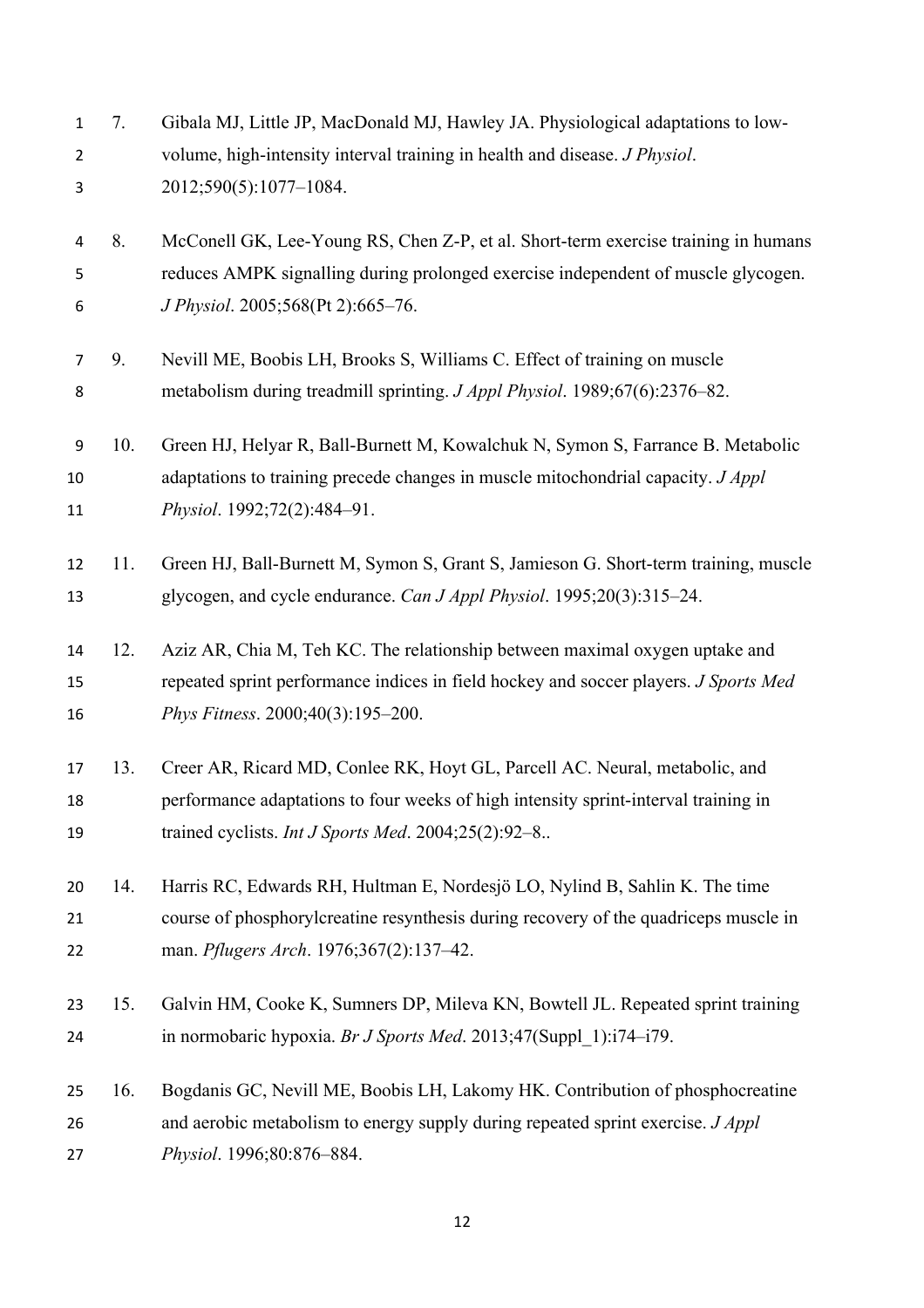| $\mathbf{1}$   | 17. | Dawson B, Fitzsimons M, Green S, Goodman C, Carey M, Cole K. Changes in                  |
|----------------|-----|------------------------------------------------------------------------------------------|
| $\overline{2}$ |     | performance, muscle metabolites, enzymes and fibre types after short sprint training.    |
| 3              |     | Eur J Appl Physiol. 1998;78(2):163-169.                                                  |
| 4              | 18. | Little JP, Safdar A, Wilkin GP, Tarnopolsky MA, Gibala MJ. A practical model of          |
| 5              |     | low-volume high-intensity interval training induces mitochondrial biogenesis in human    |
| 6              |     | skeletal muscle: potential mechanisms. J Physiol. 2010;588(Pt 6):1011-22.                |
| $\overline{7}$ | 19. | Rakobowchuk M, Tanguay S, Burgomaster KA, Howarth KR, Gibala MJ, MacDonald               |
| 8              |     | MJ. Sprint interval and traditional endurance training induce similar improvements in    |
| 9              |     | peripheral arterial stiffness and flow-mediated dilation in healthy humans. Am J         |
| 10             |     | Physiol Regul Integr Comp Physiol. 2008;295:R236-R242.                                   |
| 11             | 20. | Hovanloo F, Arefirad T, Ahmadizad S. Effects of sprint interval and continuous           |
| 12             |     | endurance training on serum levels of inflammatory biomarkers. J Diabetes Metab          |
| 13             |     | Disord. 2013;12(1):22.                                                                   |
| 14             | 21. | Richards JC, Johnson TK, Kuzma JN, et al. Short-term sprint interval training            |
| 15             |     | increases insulin sensitivity in healthy adults but does not affect the thermogenic      |
| 16             |     | response to beta-adrenergic stimulation. <i>J Physiol</i> . 2010;588(Pt 15):2961–72.     |
| 17             | 22. | Babraj JA, Vollaard NBJ, Keast C, Guppy FM, Cottrell G, Timmons JA. Extremely            |
| 18             |     | short duration high intensity interval training substantially improves insulin action in |
| 19             |     | young healthy males. BMC Endocr Disord. 2009;9:3.                                        |
| 20             | 23. | Burgomaster KA, Heigenhauser GJF, Gibala MJ. Effect of short-term sprint interval        |
| 21             |     | training on human skeletal muscle carbohydrate metabolism during exercise and time-      |
| 22             |     | trial performance.; 2006:2041-2047.                                                      |
| 23             | 24. | MacDougall JD, Hicks a L, MacDonald JR, McKelvie RS, Green HJ, Smith KM.                 |
| 24             |     | Muscle performance and enzymatic adaptations to sprint interval training. J Appl         |
| 25             |     | Physiol. 1998;84(6):2138-42.                                                             |
| 26             | 25. | Burgomaster K a, Howarth KR, Phillips SM, et al. Similar metabolic adaptations           |
| 27             |     | during exercise after low volume sprint interval and traditional endurance training in   |
| 28             |     | humans. <i>J Physiol.</i> 2008;586(1):151-60.                                            |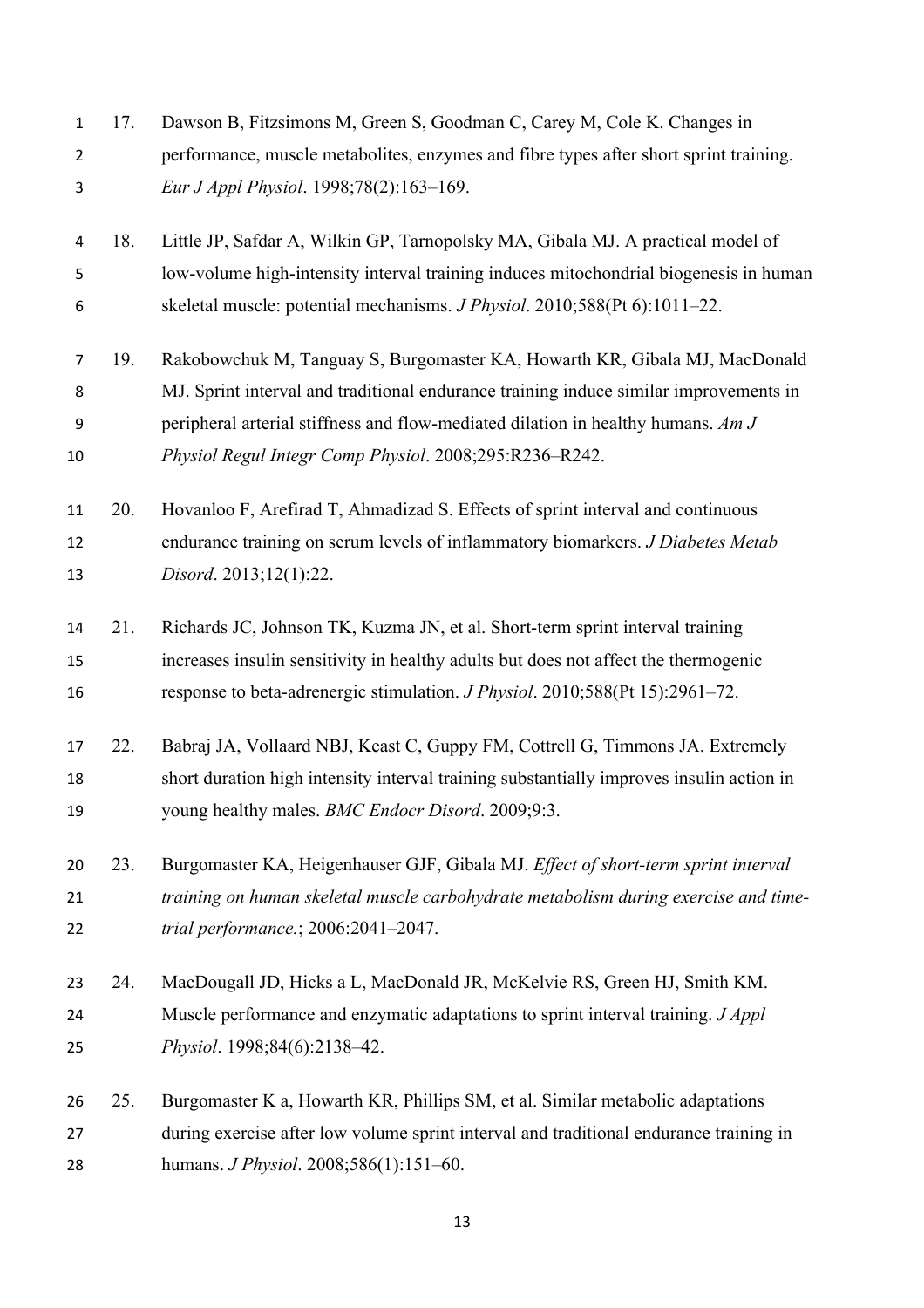| $\mathbf 1$    | 26. | Gibala MJ, Little JP, van Essen M, et al. Short-term sprint interval versus traditional |
|----------------|-----|-----------------------------------------------------------------------------------------|
| $\overline{2}$ |     | endurance training: similar initial adaptations in human skeletal muscle and exercise   |
| 3              |     | performance. <i>J Physiol</i> . 2006;575(Pt 3):901-11.                                  |
| 4              | 27. | Jacobs I, Esbjörnsson M, Sylvén C, Holm I, Jansson E. Sprint training effects on        |
| 5              |     | muscle myoglobin, enzymes, fiber types, and blood lactate. Med Sci Sports Exerc.        |
| 6              |     | 1987;19:368-374.                                                                        |
| 7              | 28. | Linossier MT, Denis C, Dormois D, Geyssant A, Lacour JR. Ergometric and metabolic       |
| 8              |     | adaptation to a 5-s sprint training programme. Eur J Appl Physiol Occup Physiol.        |
| 9              |     | 1993;67:408-414.                                                                        |
| 10             | 29. | Parra J, Cadefau JA, Rodas G, Amigó N, Cussó R. The distribution of rest periods        |
| 11             |     | affects performance and adaptations of energy metabolism induced by high-intensity      |
| 12             |     | training in human muscle. Acta Physiol Scand. 2000;169:157-165.                         |
| 13             | 30. | Gore CJ, Sharpe K, Garvican-Lewis L a, et al. Altitude training and haemoglobin mass    |
| 14             |     | from the optimised carbon monoxide rebreathing method determined by a meta-             |
| 15             |     | analysis. Br J Sports Med. 2013;47 Suppl 1:131-139.                                     |
| 16             | 31. | Mackenzie RWA, Watt PW, Maxwell NS. Acute normobaric hypoxia stimulates                 |
| 17             |     | erythropoietin release. High Alt Med Biol. 2008;9:28-37.                                |
| 18             | 32. | Macdonald M, Pedersen PK, Hughson RL. Acceleration of VO2 kinetics in heavy             |
| 19             |     | submaximal exercise by hyperoxia and prior high-intensity exercise.; 1997:1318-1325.    |
| 20             | 33. | Hughson RL, Kowalchuk JM. Kinetics of oxygen uptake for submaximal exercise in          |
| 21             |     | hyperoxia, normoxia, and hypoxia. Can J Appl Physiol. 1995;20:198-210.                  |
| 22             | 34. | Turner G, Gibson OR, Maxwell NS. Simulated moderate hypoxia reduces intermittent        |
| 23             |     | sprint performance in games players. J Sports Med Phys Fitness. 2014;54(2).             |
| 24             | 35. | Rusko HK, Tikkanen HO, Peltonen JE. Altitude and endurance training. J Sports Sci.      |
| 25             |     | 2004;22(10):928-44.                                                                     |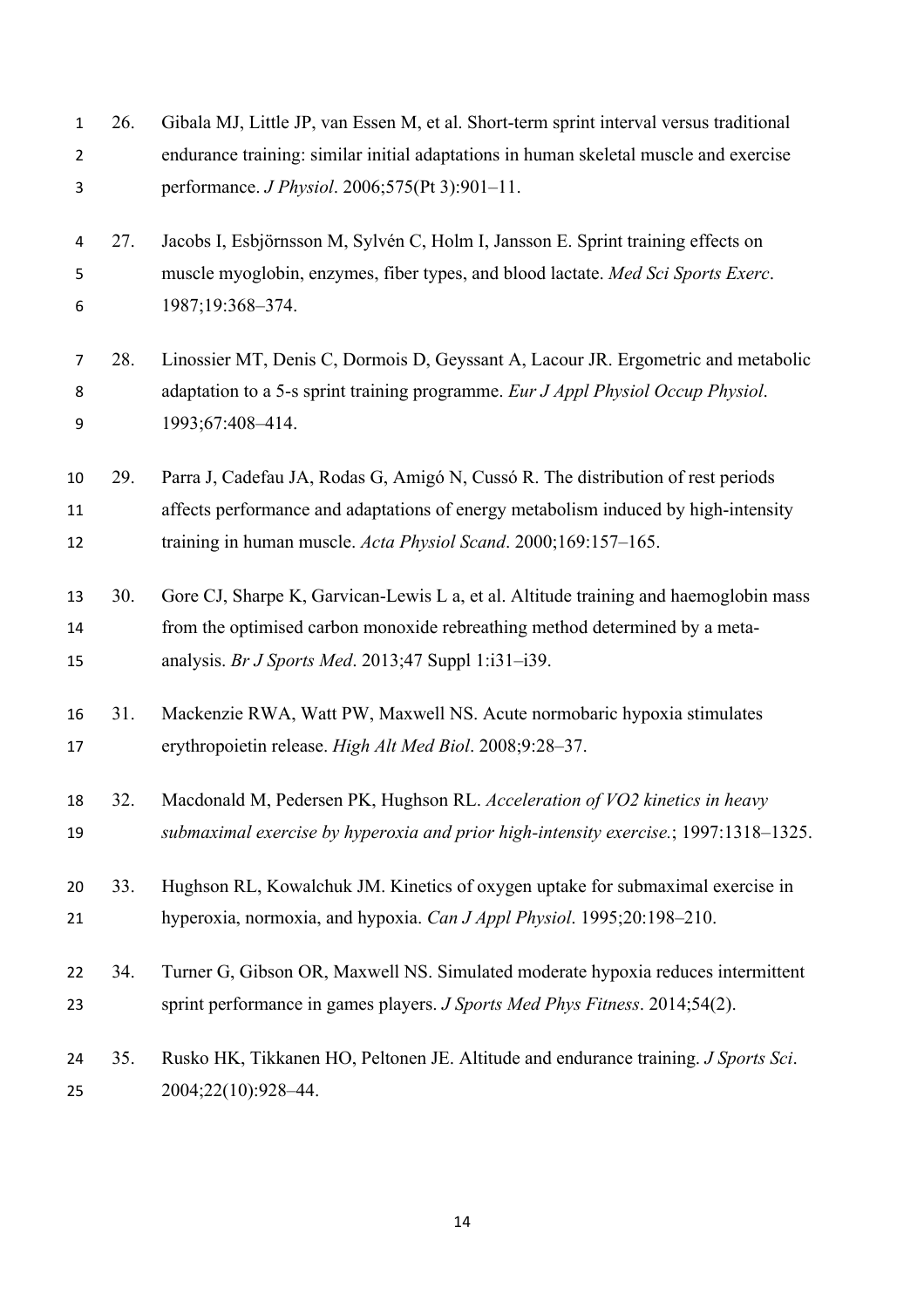| 1  | 36. | Savourey G, Launay J-C, Besnard Y, Guinet A, Travers S. Normo- and hypobaric          |
|----|-----|---------------------------------------------------------------------------------------|
| 2  |     | hypoxia: are there any physiological differences? Eur J Appl Physiol. 2003;89(2):122– |
| 3  |     | 6.                                                                                    |
| 4  | 37. | Morton JP, Cable NT. Effects of intermittent hypoxic training on aerobic and          |
| 5  |     | anaerobic performance. Ergonomics. 48(11-14):1535-46.                                 |
| 6  | 38. | Roels B, Bentley DJ, Coste O, Mercier J, Millet GP. Effects of intermittent hypoxic   |
| 7  |     | training on cycling performance in well-trained athletes. Eur J Appl Physiol.         |
| 8  |     | 2007;101:359-368.                                                                     |
| 9  |     |                                                                                       |
| 10 |     |                                                                                       |
| 11 |     |                                                                                       |